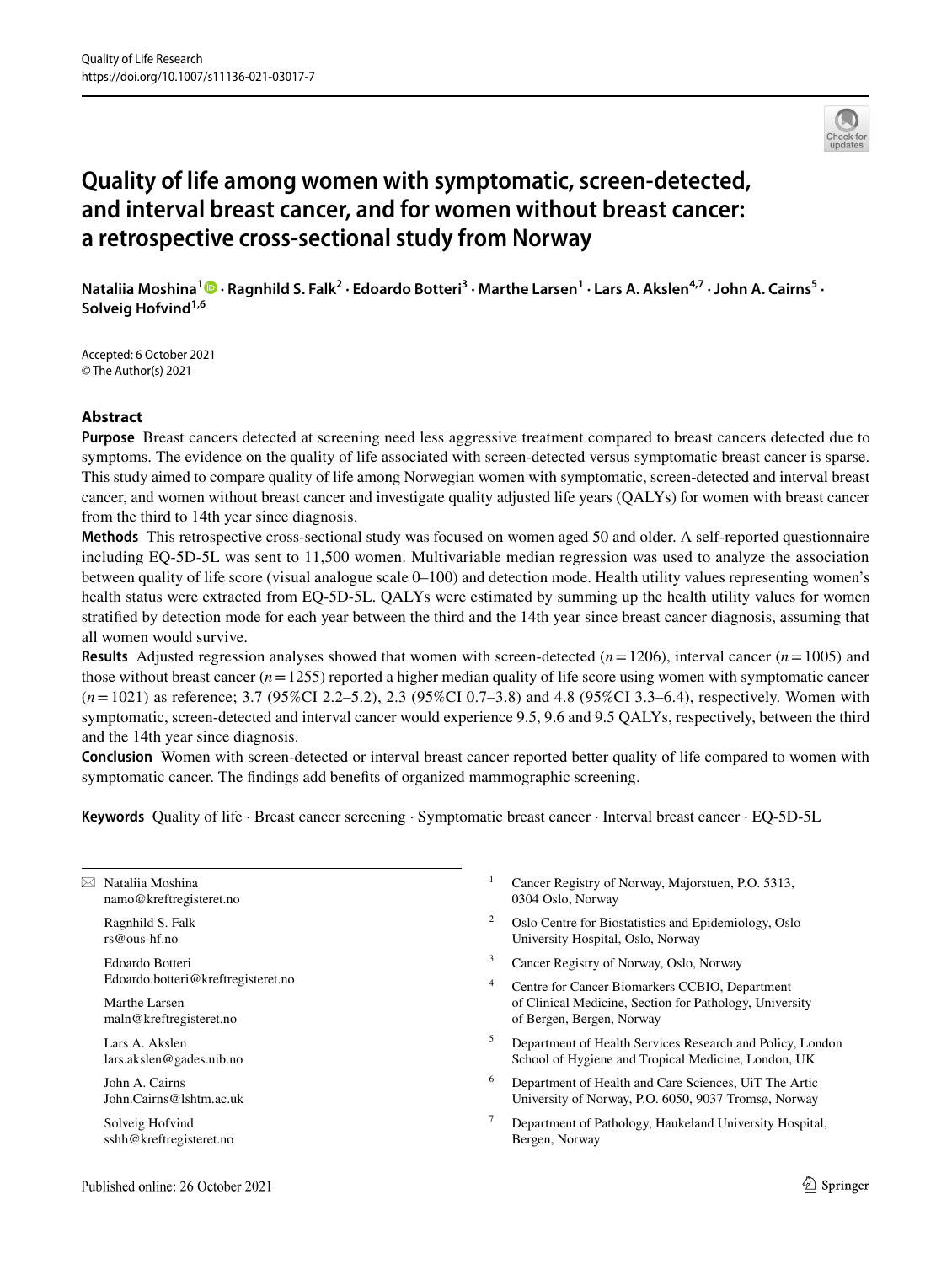#### **Plain English summary**

#### 1. Why is this study needed?

To our knowledge, this is the frst study reporting quality of life outcomes by detection mode, or for women with symptomatic, screen-detected and interval cancer and women without breast cancer.

2. What is the key problem/issue/question this manuscript addresses?

The key questions are if the women without any diagnosis of breast cancer have higher quality of life compared to women with breast cancer regardless of detection mode, and if women with symptomatic cancer have lower quality of life compared to women with screen-detected or interval cancer.

3. What is the main point of your study?

The study aimed to investigate quality of life among women by detection mode, including symptomatic, screendetected, and interval cancer, and among women without breast cancer.

4. What are your main results and what do they mean?

Women with screen-detected and interval cancer had higher scores of self-reported quality of life compared to women with symptomatic breast cancer in this study. Women with screen-detected breast cancer had higher scores of health utility values obtained from EQ-5D-5L compared to women with symptomatic breast cancer. When compared to women without breast cancer, the quality of life scores for breast cancer survivors were lower. These results are valuable in the policy discussions about cost-efectiveness of mammographic screening and should be considered in favor of organized screening.

## **Introduction**

Breast cancer is the most common cancer and the second leading cause of cancer death among women in Norway and worldwide [\[1](#page-10-0), [2](#page-10-1)]. Reduced breast cancer mortality due to early detection and improved treatment has received substantial attention during the last decades  $[3, 4]$  $[3, 4]$  $[3, 4]$  $[3, 4]$  $[3, 4]$ , while less attention has been given to side efects of the treat-ment and quality of life [[5\]](#page-10-4).

The World Health Organization defnes quality of life as an individual's perception of their position in life related to the culture and value systems in which they live [[6](#page-10-5)]. Health-related quality of life is defned as perceived physical and mental health over time [\[7](#page-10-6)]. The concept of quality of life is essential in the evaluation of the side- and longterm effects of cancer treatment. Examples of such effects among breast cancer survivors include cardiac and pulmonary toxicity, reproductive dysfunction, arm lymphedema, neuropathy, skin changes, chronic pain, fatigue, depression and anxiety [[8,](#page-10-7) [9\]](#page-10-8). Quality-adjusted life years (QALYs) combine the length and the quality of life, and refect the person's ability to carry out the activities of daily living without pain and mental disturbance [[10](#page-10-9)]. If the quality of life is measured on a scale where 0 represents 'death' and 1 'perfect health', the number of QALYs experienced is estimated by multiplying the expected length of life by the expected quality of life [[10](#page-10-9)].

Organized mammographic screening aims to reduce breast cancer mortality by detecting tumors at an early stage, and thereby reduce the burden of treatment. Results from international review studies and BreastScreen Norway, a population-based cancer screening program, have shown a reduction in breast cancer mortality of 20–30% due to implementation of organized screening [[3,](#page-10-2) [11\]](#page-10-10).

Symptomatic cancer is associated with less favorable prognostic and predictive histopathologic tumor characteristics compared to screen-detected cancer [[12](#page-10-11)]. Women with symptomatic cancer can thus receive more aggressive treatment and are expected to have lower quality of life than those with screen-detected cancer [[13](#page-11-0)]. Although various interventions and quality of life for breast cancer survivors have been evaluated [[5,](#page-10-4) [14\]](#page-11-1), we are not aware of any studies reporting the quality of life or QALYs following treatment of women with symptomatic cancer versus screen-detected cancer.

Interval cancers, breast cancers diagnosed due to symptoms between two screening examinations where the former was negative, might have similar histopathologic tumor characteristics to symptomatic cancers [\[15](#page-11-2)]. Women with interval cancer may therefore be treated more aggressively than those with screen-detected cancer, and this might infuence their quality of life.

The objective of this study was to compare quality of life among women by detection mode, including symptomatic, screen-detected, and interval cancer, and among women without breast cancer. We also aimed to estimate QALYs among women diagnosed with breast cancer, by detection mode. We hypothesized that women without any diagnosis of breast cancer have higher quality of life compared to women treated for breast cancer regardless of detection mode, and that women with symptomatic cancer would report lower quality of life compared to women with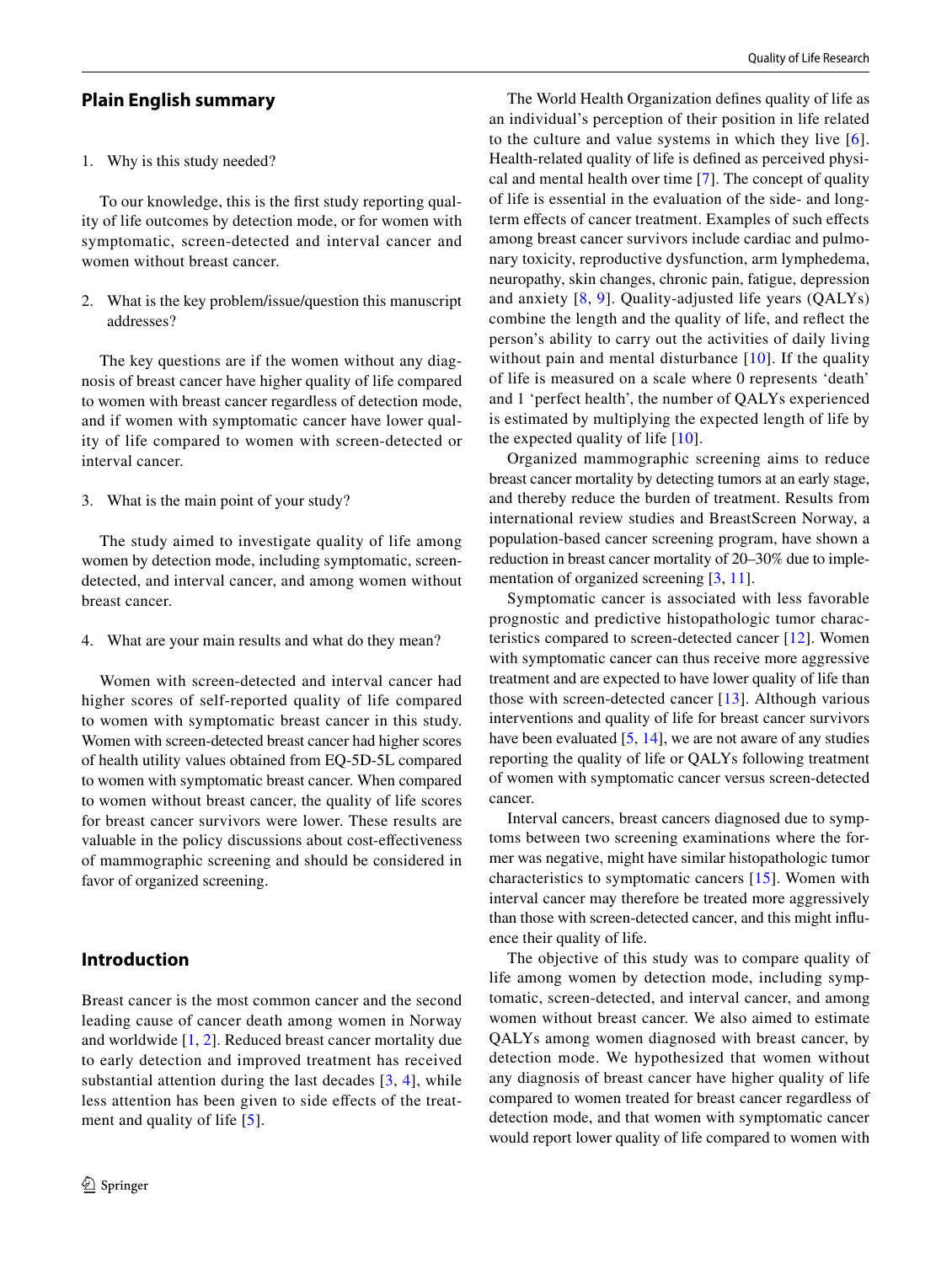screen-detected cancer due to detection and treatment of the cancer in an earlier stage.

# **Materials and methods**

#### **Study design and participants**

This retrospective cross-sectional study was based on information from BreastScreen Norway, which offers all female residents aged 50–69 biennial mammographic screening [\[16\]](#page-11-3). The program became nationwide in 2005. The annual participation rate in the program is 76% and 84% of the women had attended at least once during the frst 20 years of the program [[16\]](#page-11-3). In 2019, 3726 Norwegian women were diagnosed and treated for invasive breast cancer in Norway, including about 1500 screen-detected or interval cancers [\[2](#page-10-1)].

A paper-based self-administered questionnaire, developed in collaboration with breast cancer survivors and women without breast cancer, was used to collect data on quality of life and calculate QALYs among women with breast cancer from the third to the 14th year since diagnosis and among women without breast cancer. The Cancer Registry contains screening data since the start-up of the program in 1996 and provided data of the included women for at least 14 years back in time.

The questionnaire included a page with an informed consent regarding privacy and participation in the study. The questionnaire was sent to the women per post between December 11, 2019 and March 14, 2020: women with symptomatic cancer between January 12 and 28, 2020; women with screen-detected cancer between December 18, 2019 and January 10, 2020; women with interval cancer between January 24 and February 20, 2020, and women without breast cancer between February 10 and March 4, 2020. The women were asked to respond to the questionnaire and return it in a prepaid envelope within two weeks. A pilot, including 25 women, was performed four months prior the study start. The overall response rate for the pilot was 44%; 3/6 (50%) women with symptomatic cancer, 4/7 (57%) screen-detected cancer; 3/6 (50%) interval cancer, and 1/6 (17%) women without breast cancer. These response rates were used to estimate the sample size. Power-estimations indicated a need for a minimum of 1000 women in each of the four groups to show a 0.25-point diference in QALY between the groups with 80% power.

A total of 2500 women with symptomatic cancer, 2500 with screen-detected cancer, 2500 with interval cancer and 4000 women without breast cancer were randomly selected from the BreastScreen Norway database. Women aged 50–69 at invitation to screening or at histologically verifed invasive breast cancer diagnosis (symptomatic, screen-detected or interval cancer), diagnosed 2006–2017 were eligible for inclusion. Symptomatic cancer was breast cancer diagnosed among women invited to the screening program, but either never attended or last attended more than two years prior to their diagnosis. Screen-detected cancer was breast cancer diagnosed as a result of a positive screening examination. Interval cancer was breast cancer diagnosed 0–24 months after a negative screening examination or 6–24 months after a false positive screening result [\[16](#page-11-3)]. Women without breast cancer had no registered invasive breast cancer or ductal carcinoma in situ in the breast in the Cancer Registry database before 2018.

Reporting all cancer types to the Cancer Registry of Norway is mandatory for medical doctors, pathology laboratories and hospitals [\[17](#page-11-4)]. Based on data from the Cancer Registry of Norway, we sent the questionnaire solely to women with primary breast cancer. Women without breast cancer were not registered with any cancer type. However, there is a delay in the reporting of cancer cases, which might have resulted in a cancer diagnosis between the date of extraction of the study population and the date when the women received the questionnaire. Women with primary breast cancer might have had other types of cancer diagnosed later in lifetime. Women in all the groups might also have experienced serious health conditions and symptoms signifcantly decreasing their quality of life, but unrelated to breast cancer. Several symptoms and comorbidities, such as general pain, lymphedema, fatigue, joint pain, heart disease, breathing problems, etc., were included in the questionnaire, and the women, regardless of the study group, were asked to tick the box indicating these symptoms and conditions. The questionnaire also included open felds where women from all the groups were asked to fll in present conditions and comorbidities. The latter information was used to exclude women with other cancer types or serious health conditions infuencing quality of life (Fig. [1](#page-3-0)b). The questionnaire included questions about the treatment and relapse. As women with relapse were included in the study, it is assumed that some of them were in active treatment when they responded to the questionnaire.

The study was approved by the Regional Committees for Medical and Health Research Ethics (N28484) and registered at Clinical.Trials.gov (NCT03877029). A running number for each questionnaire was used to merge the selfreported information with the database. The data were deidentifed prior to analyses. Research data used in the analyses will be available by request, according to the General Data Protection Regulation [[18\]](#page-11-5).

#### **Variables and data measurement**

The questionnaire collected information about height (cm), weight (kg), education (no/primary school; secondary school; university/collage), physical activity (no/<2 h a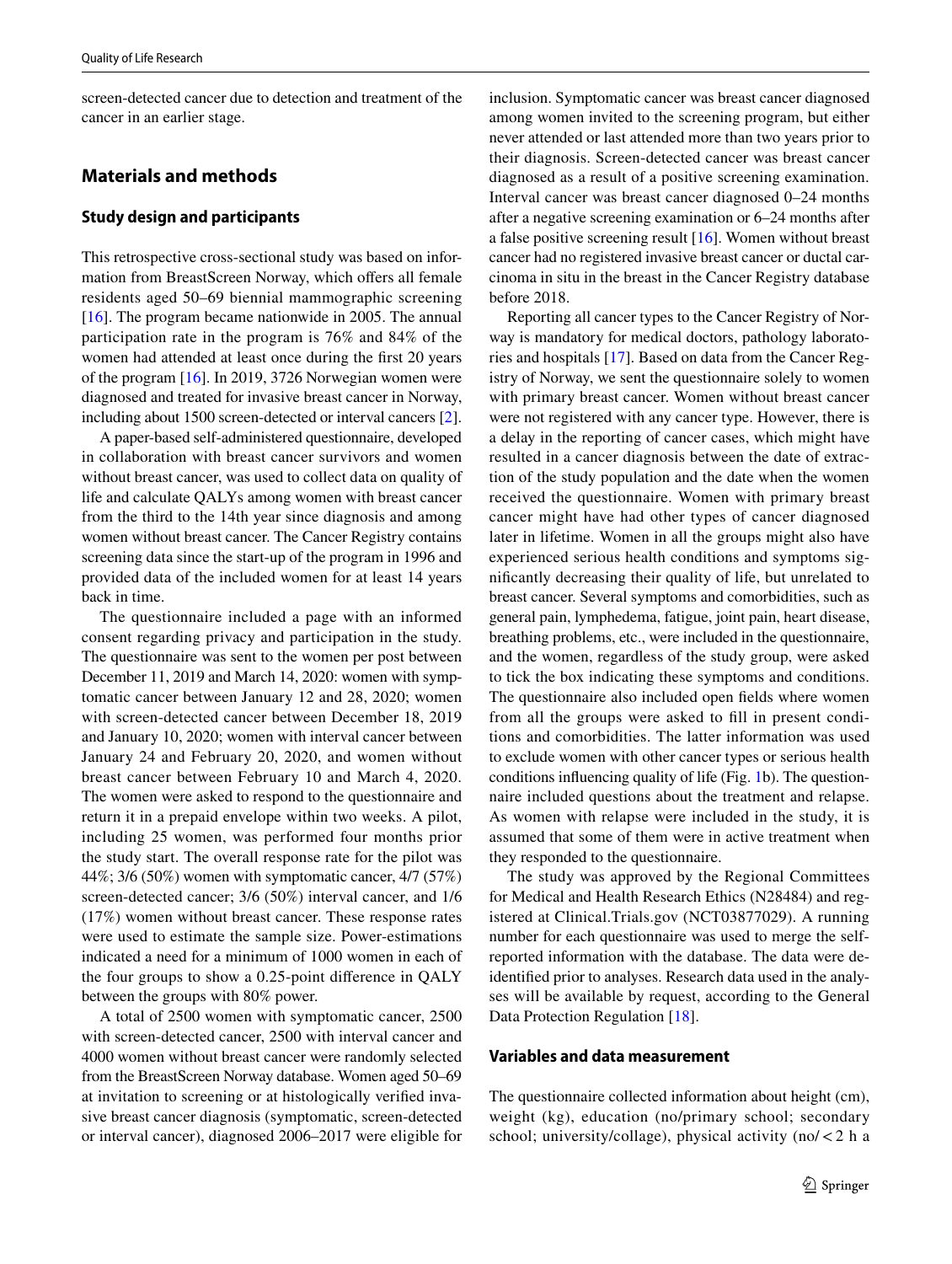

<span id="page-3-0"></span>**Fig. 1 A** Original study population, exclusions and fnal study population. **B** Original study population, exclusions and fnal study population for women with symptomatic, screen-detected and interval cancer, and women without breast cancer

week;  $2-3$  h a week;  $>3$  h a week), appearance and body functioning (very satisfed; medium satisfed; little satisfed; not satisfed at all), breast cancer treatment [surgery (breast conserving/ mastectomy), chemotherapy, radiation therapy, and hormonal therapy], relapse (yes/no/do not know), and symptoms (general pain; fatigue; lymphedema). The selfreported data on height and weight were used to calculate body mass index  $(BMI, kg/m<sup>2</sup>)$ . Women without breast cancer received the questionnaire without questions on breast cancer diagnosis.

Information about age, detection mode, date of diagnosis, tumor diameter (mm), lymph node status (positive or negative), stage (I–IV, based on TNM classifcation) [\[19](#page-11-6)], and treatment was extracted from the Cancer Registry database. Self-reported information on treatment was used if it was not available from the Cancer Registry database. In case of diferences between the sources, the information from the database was used.

EQ-5D-5L questionnaire consisted of fve dimensions (mobility, self-care, usual activities, pain/discomfort, and anxiety/depression) with five levels of severity  $(1-5)$ , and a visual analogue scale (VAS) to report present health status (0–100) [[20](#page-11-7)]. The response on VAS was included as the outcome in our analyses as a value of self-reported quality of life. The response to the questions regarding the fve dimensions was used to obtain health utility values, representing the expected quality of life values on the day women responded to the questionnaire, which was approximated to one year period for the purposes of this study [[20,](#page-11-7) [21](#page-11-8)]. We used ordinal regression to impute the missing numbers on the levels of severity, and available and imputed health utility values were compared (Online Appendix, Table A1).

Women's EQ-5D-5L responses were transformed to EQ-5D-3L responses using a cross-walk algorithm [[21,](#page-11-8) [22\]](#page-11-9), and health utility values were produced using the Danish value set for the EQ-5D-3L. We opted to use the Danish weights for the EQ-5D-3L to obtain the health utility values due to the absence of any Norwegian weights for the EQ-5D and because health and quality of life perceptions are comparable for Norway and Denmark [[23\]](#page-11-10).

#### **Statistical methods**

Descriptive information was presented by detection mode and included means with standard deviations (SD) for continuous variables, median scores with interquartile ranges (IQR) for quality of life, and numbers with proportions for categorical variables. We used t-tests or analysis of variance (ANOVA) with the Bonferroni adjustment for multiple comparisons (level of significance post hoc  $< 0.001$ ), nonparametric equality of medians test, and a chi-square test for comparisons. Sensitivity analyses were performed to compare the characteristics of the women who were and were not included in the analyses. To assess how quality of life was related to detection mode, two sets of regression analysis were performed. First, the association of the self-reported quality of life score (VAS, 0–100) and detection mode (women with symptomatic, screen-detected and interval cancer and women without breast cancer) was analysed using a median regression model adjusted for age, BMI, education, physical activity, appearance and body functioning, general pain, fatigue and lymphedema. A separate model for women with breast cancer also included time since diagnosis, stage at diagnosis, relapse and types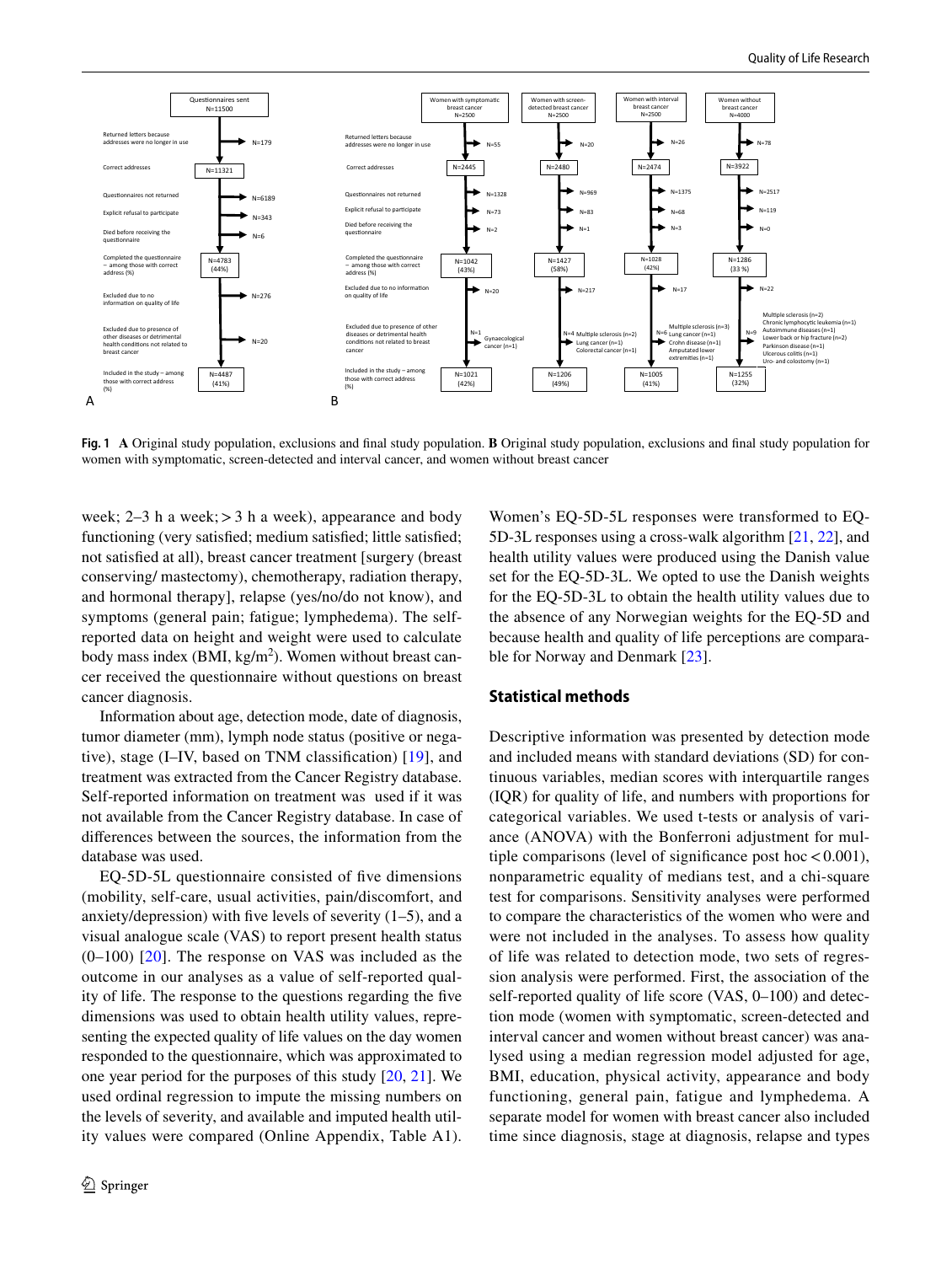of treatment as adjusting variables. The fulflled assumptions of normal regression, linearity and independence of observations, as well as the large sample size, were the main reasons to choose median regression. Missing values of BMI  $(n=164)$  were imputed for regression analyses using a linear regression model. Missing values for each categorical variable were indicated as a dummy variable and were included in all regression models. Second, health utility values were used as an outcome variable in the linear regression models, adjusted for all available variables, separately for all four groups of women and for women with breast cancer. Unadjusted and adjusted health utility values with standard errors (SE) were used to graphically present trends from the third to the 14th year since breast cancer diagnosis for women with breast cancer and trends by age for all groups. The adjusted health utility values were obtained using a margin function for time since diagnosis or age after performing a fully adjusted regression model. As the data were obtained from each woman only once, we have assumed that every woman's health status in each year following can be approximated by the sample mean for a succession of diferent groups of women by detection mode. When calculating QALYs, we did not adjust for overall or breast cancer specifc survival, but assumed that all women survived for at least 14 years following diagnosis and for at least 67–83 years, depending on the age of diagnosis. The QALYs from the third to the 14th year since breast cancer diagnosis were calculated based on the health utility values from women per year since diagnosis stratifed by detection mode. Numbers of women per year since diagnosis or age were also presented (Online Appendix, Table A2). Stata MP Version 16.1 (Stata, Texas, College Station) was used for analyses, while MS Excel was used to graphically present the health utility values over time.  $P$  values  $< 0.05$  were considered statistically signifcant.

## **Results**

We sent the questionnaire to 11,500 women (Fig. [1a](#page-3-0), b). The response was not received from 6368 women, while 343 explicitly refused to participate, and six women died before receiving the questionnaire. We excluded 276 women with no information on quality of life and 20 women due to selfreported detrimental health conditions unrelated to breast cancer. The fnal study sample consisted of data from 4487 (39%, 4487/11,500; of the sample at recruitment) women; 1021 for symptomatic cancer, 1206 for screen-detected cancer, 1005 for interval cancer and 1255 for women without breast cancer.

Women included in the analyses, regardless of detection mode, were on average one year younger at recruitment and at diagnosis compared to those not included  $(p < 0.05$  for all) (Table [1\)](#page-5-0). Sensitivity analyses showed mean tumor diameter to be smaller and the proportion of lymph node positive tumors lower for women with symptomatic cancer included in the analyses, compared to those not included (20.3, SD: 13.1 mm versus 22.2, 16.2 mm; 27.0%, 276/1021 versus 30.8%, 455/1479, *p*<0.05 for both). Results of sensitivity analyses of the tumours and the women included and not included in the analyses are shown in the Online Appendix (Table A3).

Among the included women, the proportion of women with university/college education was higher for women with symptomatic compared to screen-detected cancer (47.7%, 487/1021 versus 40.9%, 493/1206; *p* < 0.05) (Table [1\)](#page-5-0). The proportion of women who underwent breast conserving surgery was higher for women with screendetected compared to symptomatic and interval cancer (71.4%, 861/1206 versus 51.3%, 524/1021 and 55.8%, 561/1005;  $p < 0.05$ ), while the proportion of women who underwent chemotherapy, as well as hormonal therapy, was lower for those with screen-detected compared to symptomatic and interval cancer (41.0%, 495/1206; 43.4%, 523/1021 versus 53.9%, 550/1206; 48.1%, 491/1021 and 57.0%, 573/1005; 51.0%, 513/1005, respectively) (*p*<0.05 for all).

Mean health utility value was 0.77 (SD 0.16) for women with symptomatic cancer, 0.81 (SD: 0.14) for women with screen-detected cancer, and 0.80 (SD: 0.13) for those with interval cancer  $(p < 0.05)$  (Table [1\)](#page-5-0). Mean health utility value was higher for women without breast cancer (0.83, SD: 0.13) compared to women with screendetected, symptomatic and interval cancer  $(p < 0.05$  for all). Median values for quality of life were 60 (IQR: 49–80) for women with symptomatic breast cancer, 70 (IQR: 50-80) for those with screen-detected and interval cancer, and 80 (IQR: 70-90) for women without breast cancer.

In the adjusted regression analyses, women with screendetected and interval cancer, and women without breast cancer had a 3.7 (95%CI 2.2–5.2), 2.3 (95%CI 0.7–3.8), and 4.8 (95%CI 3.3–6.4) higher median quality of life score, respectively, using symptomatic cancer as reference (Table [2](#page-7-0)). Factors associated with a higher median quality of life score included secondary school or university/ college versus no/primary school and  $\geq 2$  hours a week versus<2 hours a week of physical activity. Factors associated with a lower median quality of life score included non-satisfaction with appearance and body functioning, aging, general pain, fatigue and lymphedema.

Health utility values of women with symptomatic, screen-detected and interval cancer tended to increase by time since diagnosis (Fig. [2\)](#page-8-0). The lowest values were observed for the third year since diagnosis among women with symptomatic cancer (0.72, SE: 0.14) and the fifth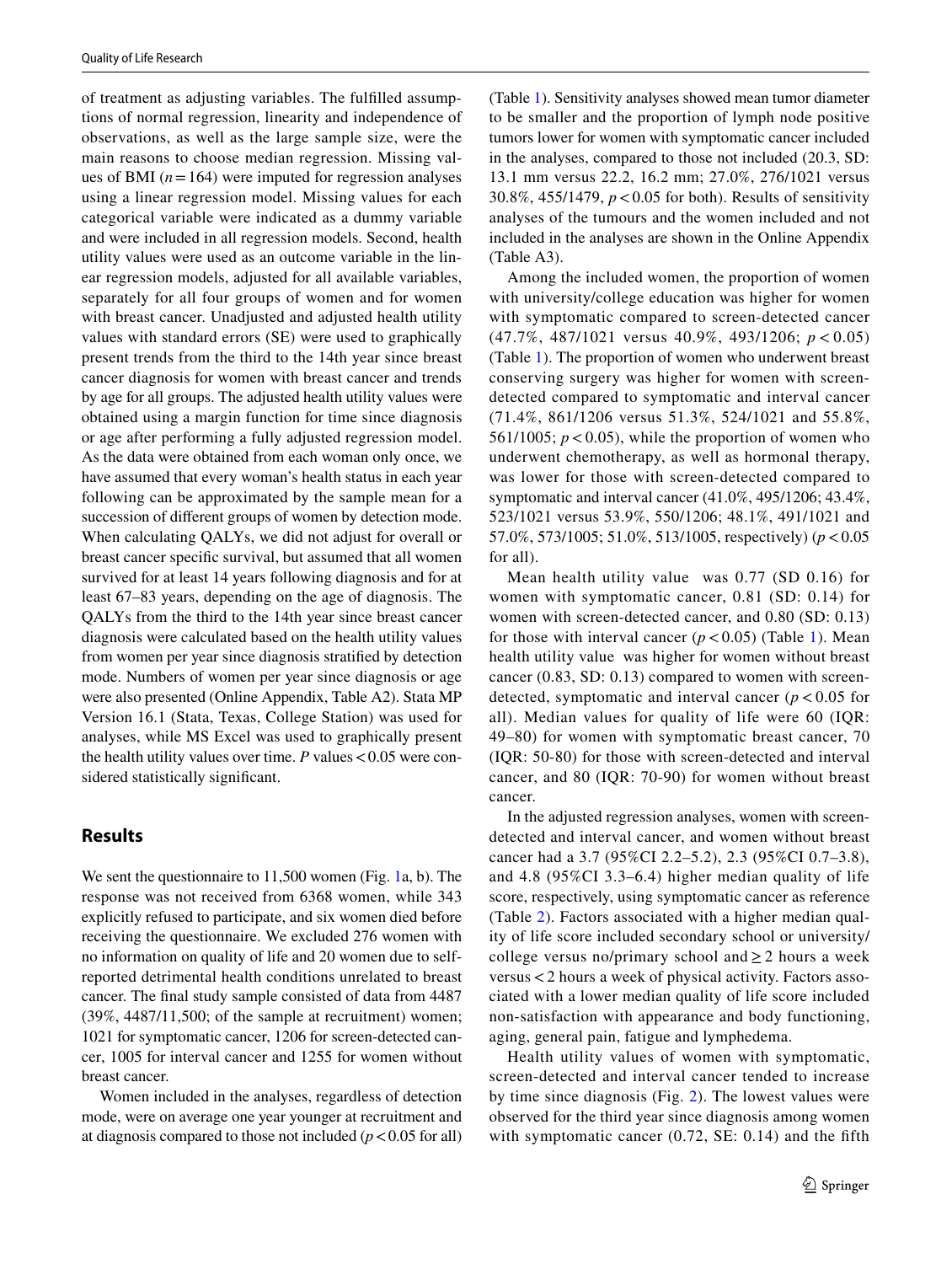| Variable                                        | Women included in the analyses $(n=4487)$ |                                            |                                  |                                        | Women not included in the analyses $(n=7013)$ |                                            |                                  |                                        |  |
|-------------------------------------------------|-------------------------------------------|--------------------------------------------|----------------------------------|----------------------------------------|-----------------------------------------------|--------------------------------------------|----------------------------------|----------------------------------------|--|
|                                                 | Sympto-<br>matic cancer<br>$(n=1021)$     | Screen-<br>detected can-<br>cer $(n=1206)$ | Interval<br>cancer<br>$(n=1005)$ | Without<br>breast cancer<br>$(n=1255)$ | Sympto-<br>matic cancer<br>$(n=1479)$         | Screen-<br>detected can-<br>cer $(n=1294)$ | Interval<br>cancer<br>$(n=1495)$ | Without<br>breast cancer<br>$(n=2745)$ |  |
| Age at recruitment<br>Mean (SD), years          | 65.2(6.8)                                 | $67.4(6.3)*$                               | $67.4~(6.0)^{\#}$                | 65.5 $(7.4)^{\$ \&}$                   | 66.3 $(7.0)^{2}$                              | $68.3(6.5)$ *                              | 68.1 $(6.3)^{#}$                 | $66.6(8.2)^{\frac{6}{5}}$              |  |
| Age at diagnosis<br>Mean (SD), years            | 57.3(6.2)                                 | $59.9(5.7)$ *                              | 59.6 $(5.4)$ <sup>#</sup>        |                                        | 58.5 $(6.2)$ <sup>*</sup>                     | $60.4(5.7)$ *                              | $60.0(5.4)$ <sup>#~</sup>        |                                        |  |
| Time since diagnosis<br>Mean (SD), years        | 8.0(3.4)                                  | $7.6(3.4)$ *                               | 7.8(3.5)                         |                                        | 7.8(3.3)                                      | $8.0(3.4)$ <sup>~</sup>                    | $8.1 (3.4)$ #¤~                  |                                        |  |
| Tumor diameter                                  |                                           |                                            |                                  |                                        |                                               |                                            |                                  |                                        |  |
| Mean (SD), mm                                   | 20.3(13.0)                                | $17.2(14.3)*$                              | $21.0(13.5)^{n}$                 |                                        | $22.2(16.2)^{2}$                              | $16.9(13.2)^{*}$                           | 21.1 $(13.7)^{\mu}$              |                                        |  |
| Missing, $n$                                    | 264                                       | 30                                         | 72                               |                                        | 389                                           | 36                                         | 102                              |                                        |  |
| Positive lymph<br>nodes, $n$ $(\%)$             | 276 (27.0)                                | 349 (28.9)                                 | 258 $(35.6)$ <sup>#x</sup>       |                                        | 455 (30.8) <sup>~</sup>                       | 373 (28.8)                                 | 522 $(34.9)^{\#}$                |                                        |  |
| Missing, $n$                                    | 382                                       | 18                                         | 31                               |                                        | 555                                           | 29                                         | 44                               |                                        |  |
| Stage at diagnosis                              |                                           |                                            |                                  |                                        |                                               |                                            |                                  |                                        |  |
| I, $n\left(\%\right)$                           | 393 (38.5)                                | 697 $(57.8)^*$                             | 375 $(37.3)^{\text{m}}$          |                                        | 487 (32.9)~                                   | 743 (57.4)*                                | 569 $(38.9)$ <sup>#x</sup>       |                                        |  |
| II, $n$ $(\%)$                                  | 397 (38.9)                                | $283(23.5)*$                               | 443 $(44.1)$ <sup>#x</sup>       |                                        | 562 (38.0)                                    | 287 (22.2)*                                | 615 $(41.1)^{n}$                 |                                        |  |
| III, $n$ $(\%)$                                 | 149 (14.6)                                | 194(16.1)                                  | 132(13.1)                        |                                        | $272(18.4)$ <sup>*</sup>                      | 208(16.1)                                  | $211 (14.1)^{\#}$                |                                        |  |
| IV, $n$ $(\%)$                                  | 28(2.7)                                   | 8(0.7)                                     | 8(0.8)                           |                                        | 60(4.1)                                       | 17(1.3)                                    | 20(1.3)                          |                                        |  |
| Missing, $n$                                    | 54                                        | 24                                         | 47                               |                                        | 98                                            | 39                                         | 80                               |                                        |  |
| Body mass index,<br>$\text{kg/m}^2$ , mean (SD) | 25.7(4.4)                                 | $26.4(4.3)*$                               | 25.4 $(4.2)^{n}$                 | 26.0 $(4.4)^{k\%}$                     |                                               |                                            |                                  |                                        |  |
| Missing, $n$                                    | 29                                        | 41                                         | 29                               | 65                                     |                                               |                                            |                                  |                                        |  |
| Education                                       |                                           |                                            |                                  |                                        |                                               |                                            |                                  |                                        |  |
| No or primary<br>school, $n$ $(\%)$             | 150 (14.7)                                | 231 (19.2)*                                | 185 (18.4)                       | 223 (17.8)                             |                                               |                                            |                                  |                                        |  |
| Secondary school,<br>$n(\%)$                    | 376 (36.8)                                | 469 (38.9)                                 | 350 (34.8)                       | 488 (38.9)                             |                                               |                                            |                                  |                                        |  |
| University/college,<br>$n\left(\%\right)$       | 487 (47.7)                                | 493 (40.9)*                                | 467 (46.5)                       | 538 (42.9)                             |                                               |                                            |                                  |                                        |  |
| Missing, $n$                                    | 8                                         | 13                                         | 3                                | 6                                      |                                               |                                            |                                  |                                        |  |
| Physical activity                               |                                           |                                            |                                  |                                        |                                               |                                            |                                  |                                        |  |
| No or $<$ 2 h a week,<br>$n(\%)$                | 189 (18.5)                                | 218(18.1)                                  | 131(13.0)                        | 166(13.2)                              |                                               |                                            |                                  |                                        |  |
| 2–3 h a week, $n$ (%) 389 (38.1)                |                                           | 524 (43.5)                                 | 429 (42.7)                       | 509 (40.6)                             |                                               |                                            |                                  |                                        |  |
| > 3 h a week, $n$ (%) 433 (42.4)                |                                           | 449 (37.2)                                 | 440 (43.8)                       | 569 (45.3)                             |                                               |                                            |                                  |                                        |  |
| Missing, $n$                                    | 10                                        | 15                                         | 5                                | 11                                     |                                               |                                            |                                  |                                        |  |
| Appearance and<br>body functioning              |                                           |                                            |                                  |                                        |                                               |                                            |                                  |                                        |  |
| Very satisfied, $n$<br>$(\%)$                   | 151 (14.8)                                | 203(16.8)                                  | 167(16.6)                        | 235 (18.7)                             |                                               |                                            |                                  |                                        |  |
| Medium satisfied,<br>$n(\%)$                    | 460(45.1)                                 | 586 (48.6)                                 | 505(50.3)                        | 671 (53.5)                             |                                               |                                            |                                  |                                        |  |
| Little satisfied, $n$<br>$(\%)$                 | 224 (21.9)                                | 257(21.3)                                  | 205(20.4)                        | 197(15.7)                              |                                               |                                            |                                  |                                        |  |
| Not satisfied at all,<br>$n\left(\%\right)$     | 170(16.7)                                 | 135(11.2)                                  | 116(11.5)                        | 71 $(5.7)^{4k}$                        |                                               |                                            |                                  |                                        |  |
| Missing, $n$                                    | 16                                        | 25                                         | 12                               | 81                                     |                                               |                                            |                                  |                                        |  |
| Surgery                                         | 1004 (98.3)                               | 1201 (99.6)                                | 994 (98.9)                       |                                        |                                               |                                            |                                  |                                        |  |
| Breast conserving,<br>$n\left(\%\right)$        | 524 (51.3)                                | 861 (71.4)*                                | 561 $(55.8)$ <sup>#x</sup>       |                                        |                                               |                                            |                                  |                                        |  |
| Mastectomy, $n$ (%)                             | 480 (47.0)                                | 340 (28.2)*                                | 433 $(43.1)^{n}$                 |                                        |                                               |                                            |                                  |                                        |  |
|                                                 |                                           |                                            |                                  |                                        |                                               |                                            |                                  |                                        |  |

<span id="page-5-0"></span>**Table 1** Baseline characteristics of women included and not included in the analyses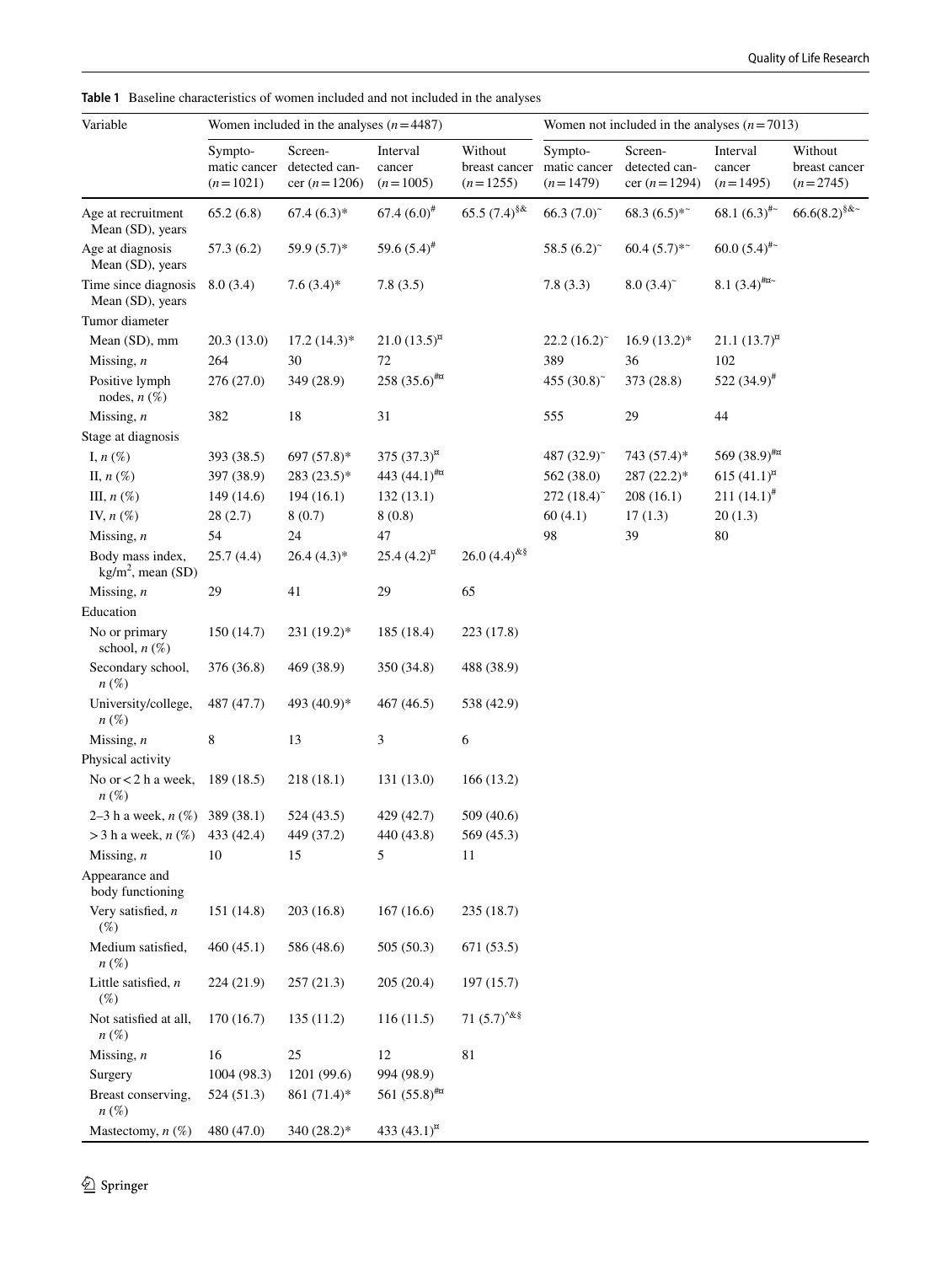#### **Table 1** (continued)

| Variable                                    | Women included in the analyses $(n=4487)$ |                                            |                                  |                                          | Women not included in the analyses $(n=7013)$ |                                            |                                  |                                        |  |
|---------------------------------------------|-------------------------------------------|--------------------------------------------|----------------------------------|------------------------------------------|-----------------------------------------------|--------------------------------------------|----------------------------------|----------------------------------------|--|
|                                             | Sympto-<br>matic cancer<br>$(n=1021)$     | Screen-<br>detected can-<br>cer $(n=1206)$ | Interval<br>cancer<br>$(n=1005)$ | Without<br>breast cancer<br>$(n=1255)$   | Sympto-<br>matic cancer<br>$(n=1479)$         | Screen-<br>detected can-<br>cer $(n=1294)$ | Interval<br>cancer<br>$(n=1495)$ | Without<br>breast cancer<br>$(n=2745)$ |  |
| Missing, $n$                                |                                           | 3                                          | $\mathbf{1}$                     |                                          |                                               |                                            |                                  |                                        |  |
| Chemotherapy, $n$<br>$(\%)$                 | 550 (53.9)                                | 495 (41.0)*                                | 573 $(57.0)^{\text{m}}$          |                                          |                                               |                                            |                                  |                                        |  |
| Radiation therapy,<br>$n(\%)$               | 815 (79.8)                                | $1039(86.2)$ *                             | 829 (82.5)                       |                                          |                                               |                                            |                                  |                                        |  |
| Hormonal therapy,<br>$n(\%)$                | 491 (48.1)                                | $523(43.4)$ *                              | 513 $(51.0)^{\text{m}}$          |                                          |                                               |                                            |                                  |                                        |  |
| Relapse, $n$ $(\%)$                         | 105(10.3)                                 | 77(6.4)                                    | 38(3.8)                          |                                          |                                               |                                            |                                  |                                        |  |
| General pain, $n(\%)$                       | 330 (32.3)                                | $295(24.5)^*$                              | 282 (28.1)                       | $300(23.9)^{\circ}$                      |                                               |                                            |                                  |                                        |  |
| Fatigue, $n$ (%)                            | 435(42.6)                                 | $287(32.1)^*$                              | 345 (34.3)                       | 111 $(8.8)^{4k}$                         |                                               |                                            |                                  |                                        |  |
| Lymphedema, $n$<br>$(\%)$                   | 163(16.0)                                 | 154(12.8)                                  | 141(14.0)                        | $14(1.1)^{48}$                           |                                               |                                            |                                  |                                        |  |
| Mobility, Mean<br>(SD)                      | 1.5(0.8)                                  | 1.5(0.8)                                   | 1.4 $(0.8)^{n}$                  | 1.3(0.7)                                 |                                               |                                            |                                  |                                        |  |
| Self-care, Mean<br>(SD)                     | 1.1(0.4)                                  | 1.1(0.3)                                   | 1.1(0.3)                         | 1.1(0.3)                                 |                                               |                                            |                                  |                                        |  |
| Usual activities,<br>Mean $(SD)$            | 1.7(1.0)                                  | 1.5(0.8)                                   | $1.6(0.8)^{*}$                   | $1.3 (0.6)^{4}$                          |                                               |                                            |                                  |                                        |  |
| Pain/discomfort,<br>Mean $(SD)$             | 2.2(1.0)                                  | 2.0(0.8)                                   | 2.1(0.8)                         | $2.0(0.8)^{^{\wedge}}$                   |                                               |                                            |                                  |                                        |  |
| Anxiety/depression<br>Mean $(SD)$           | 1.7(0.8)                                  | 1.5(0.8)                                   | 1.5(0.7)                         | 1.4 $(0.6)^{\hat{ }}$                    |                                               |                                            |                                  |                                        |  |
| Health utility value<br>$(0-1)$ Mean $(SD)$ | 0.77(0.16)                                | $0.81(0.14)$ *                             | $0.80(0.13)^{#}$                 | 0.83<br>$\left(0.13\right)^{\wedge\&\S}$ |                                               |                                            |                                  |                                        |  |
| Quality of life<br>$(0-100)$                |                                           |                                            |                                  |                                          |                                               |                                            |                                  |                                        |  |
| Median (IQR)                                | $60(49 - 80)$                             | $70(50-80)$                                | $70(50-80)$                      | $80(70-90)$                              |                                               |                                            |                                  |                                        |  |

*SD* standard deviation, *IQR* interquartile range

\**p*<0.05 for women with symptomatic cancer versus screen-detected cancer

 $^{*}p$  < 0.05 for women with symptomatic cancer versus interval cancer

¤*p*<0.05 for women with screen-detected cancer versus interval cancer

 $\gamma p$ <0.05 for women with symptomatic cancer versus women without breast cancer

 $\binom{k}{p}$  < 0.05 for women with screen-detected cancer versus women without breast cancer

 $\frac{6}{9}$  < 0.05 for women with interval cancer versus women without breast cancer

 $\neg p < 0.05$  for corresponding included versus not included in the analyses

A two-sample t-test was used to compare means of continuous variables; a chi-square test was used to compare proportions of categorical variables

*P*<0.001 between the groups for age recruitment and diagnosis, time since diagnosis, tumor diameter, body mass index and index values for one-way analysis of variance with Bonferroni adjustment for multiple comparisons

*P*<0.05 between the groups for quality of life for nonparametric equality of medians test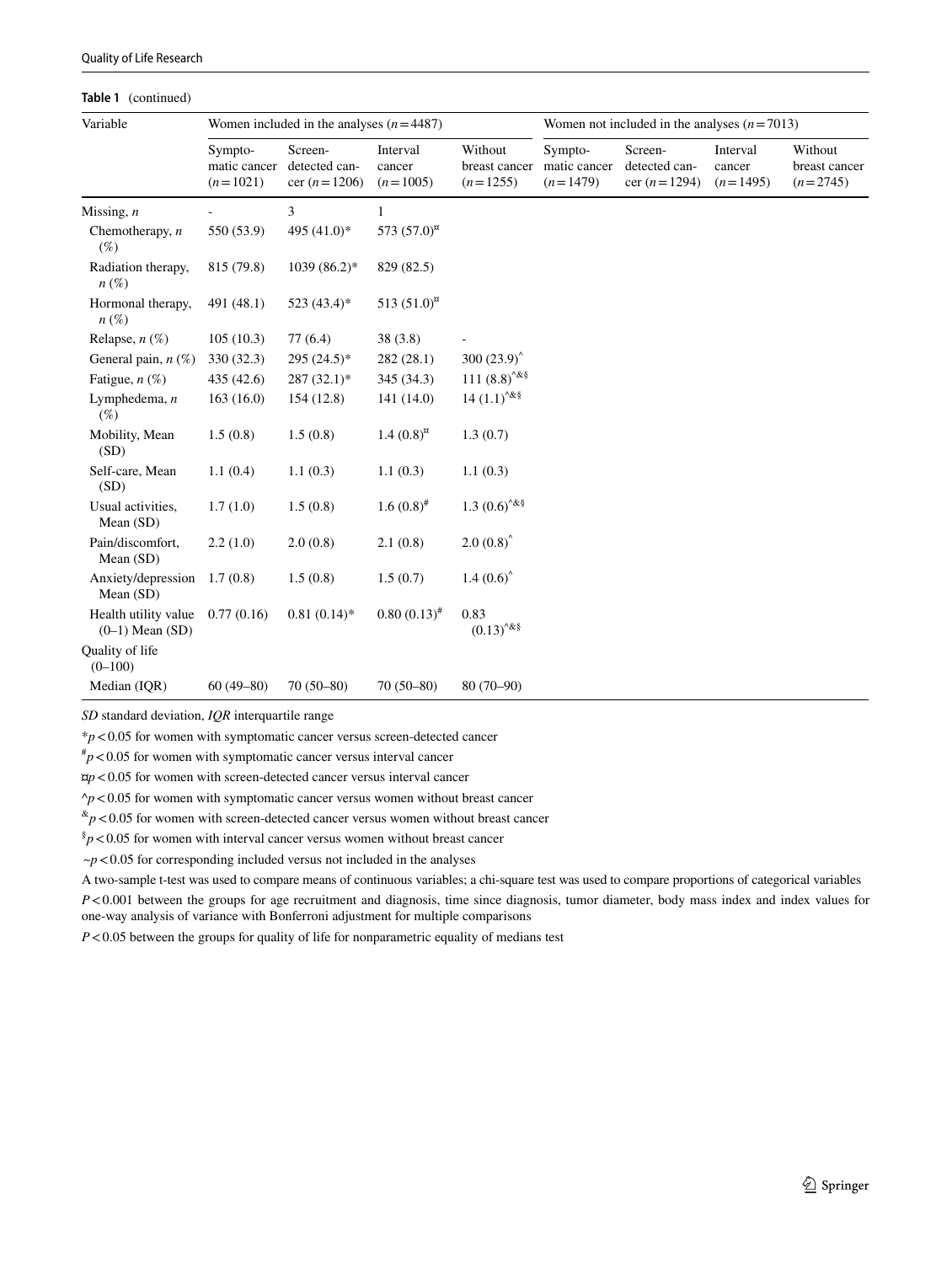<span id="page-7-0"></span>**Table 2** The associations of the median self-reported quality of life score (EQ-5D-5L, visual analogue scale, 0–100) and diferent factors among women with symptomatic breast cancer, women with

screen-detected breast cancer, women with interval breast cancer, and women without breast cancer, 2006–2017

|                                 | Unadjusted $(n=4487)$ |                         |           | Adjusted* $(n=4487)$ |                         |           |  |
|---------------------------------|-----------------------|-------------------------|-----------|----------------------|-------------------------|-----------|--|
|                                 | Coefficient           | 95% Confidence Interval | $p$ value | Coefficient          | 95% Confidence Interval | $p$ value |  |
| Mode of detection               |                       |                         |           |                      |                         |           |  |
| Symptomatic cancer              | Reference             |                         |           | Reference            |                         |           |  |
| Screen-detected cancer          | 10.0                  | 8.3 to 11.7             | < 0.01    | 3.7                  | $2.2$ to $5.2$          | < 0.01    |  |
| Interval cancer                 | 10.0                  | 8.2 to 11.8             | < 0.01    | 2.3                  | 0.7 to 3.8              | < 0.01    |  |
| Women without breast cancer     | 20.0                  | 18.3 to 21.7            | < 0.01    | 4.8                  | 3.3 to 6.4              | < 0.01    |  |
| Age (years)                     | 0.00                  | $-0.05$ to 0.05         | 1.00      | $-0.22$              | $-0.3$ to $-0.1$        | < 0.01    |  |
| Body mass index $(kg/m2)$       | $-1.0$                | $-1.2$ to $-0.9$        | < 0.01    | $-0.1$               | $-0.3$ to 0.1           | 0.22      |  |
| Education                       |                       |                         |           |                      |                         |           |  |
| No or primary school            | Reference             |                         |           | Reference            |                         |           |  |
| Secondary school                | 0.0                   | $-1.4$ to 1.5           | 1.0       | 2.2                  | $0.7$ to $3.7$          | < 0.01    |  |
| University/college              | 1.0                   | $-0.4$ to 2.4           | 0.17      | 4.6                  | 3.1 to 6.1              | < 0.01    |  |
| Missing                         | 0.0                   | $-6.3$ to 6.3           | 1.0       | $-3.3$               | $-11.2$ to 4.5          | 0.41      |  |
| Physical activity               |                       |                         |           |                      |                         |           |  |
| No or <2 h a week               | Reference             |                         |           | Reference            |                         |           |  |
| $2-3h$ a week                   | 10.0                  | 7.9 to 12.1             | < 0.01    | 4.4                  | 2.9 to $6.0$            | < 0.01    |  |
| $>$ 3 h a week                  | 15.0                  | 12.9 to 17.1            | < 0.01    | 6.1                  | 4.5 to 7.8              | < 0.01    |  |
| Missing                         | 10.0                  | 2.3 to 17.7             | 0.01      | $-0.6$               | $-7.3$ to 6.3           | 0.88      |  |
| Appearance and body functioning |                       |                         |           |                      |                         |           |  |
| Very satisfied                  | Reference             |                         |           | Reference            |                         |           |  |
| Medium satisfied                | $-15.0$               | $-17.3$ to $-12.7$      | < 0.01    | $-9.4$               | $-10.8$ to $-7.9$       | < 0.01    |  |
| Little satisfied                | $-25.0$               | $-27.7$ to $-22.3$      | < 0.01    | $-15.6$              | $-17.4$ to $-13.8$      | < 0.01    |  |
| Not satisfied at all            | $-45.0$               | $-48.2$ to $-41.9$      | < 0.01    | $-25.9$              | $-28.2$ to $-23.7$      | < 0.01    |  |
| Missing                         | $-10.0$               | $-15.1$ to $-4.9$       | < 0.01    | $-8.3$               | $-11.7$ to $-4.8$       | < 0.01    |  |
| General pain                    |                       |                         |           |                      |                         |           |  |
| No                              | Reference             |                         |           | Reference            |                         |           |  |
| Yes                             | $-18.0$               | $-20.8$ to $-15.2$      | < 0.01    | $-8.4$               | $-9.6$ to $-7.1$        | < 0.01    |  |
| Fatigue                         |                       |                         |           |                      |                         |           |  |
| N <sub>0</sub>                  | Reference             |                         |           | Reference            |                         |           |  |
| Yes                             | $-30.0$               | $-31.0$ to $-29.0$      | < 0.01    | $-15.6$              | $-16.9$ to $-14.3$      | < 0.01    |  |
| Lymphedema                      |                       |                         |           |                      |                         |           |  |
| N <sub>0</sub>                  | Reference             |                         |           | Reference            |                         |           |  |
| Yes                             | $-11.0$               | $-13.2$ to $-8.8$       | < 0.01    | $-3.9$               | $-5.7$ to $-2.2$        | < 0.01    |  |

\*Adjusted for age, body mass index, education, physical activity, appearance and body functioning, general pain, fatigue and lymphedema

year since diagnosis among women with screen-detected cancer (0.76, SE: 0.09) and interval cancer (0.77, SE: 0.05). The highest values were observed for the 11th year since diagnosis among women with screen-detected and interval cancer (0.84, SE: 0.09 and 0.83, SE: 0.07, respectively) and 12th year since diagnosis among women with symptomatic cancer (0.83, SE: 0.05).

Based on Table A4b and Fig. A1a, we estimated that a woman aged 50–69 years when her symptomatic cancer was diagnosed, and survived for at least 14 years since diagnosis would experience 9.5 QALYs as compared to a similarly aged woman with screen-detected and interval cancer surviving for the same time would experience 9.6 and 9.5 QALYs, respectively, during the period between the third and 14th year post-diagnosis.

The adjusted health utility values for all four groups did not show any specifc trend by age, but generally tended to decrease from 0.81 (SE: 0.02)–0.82 (SE: 0.02) to 0.74 (SE: 0.02)–0.75 (SE: 0.02) between 58 and 82 years (Figure A1b).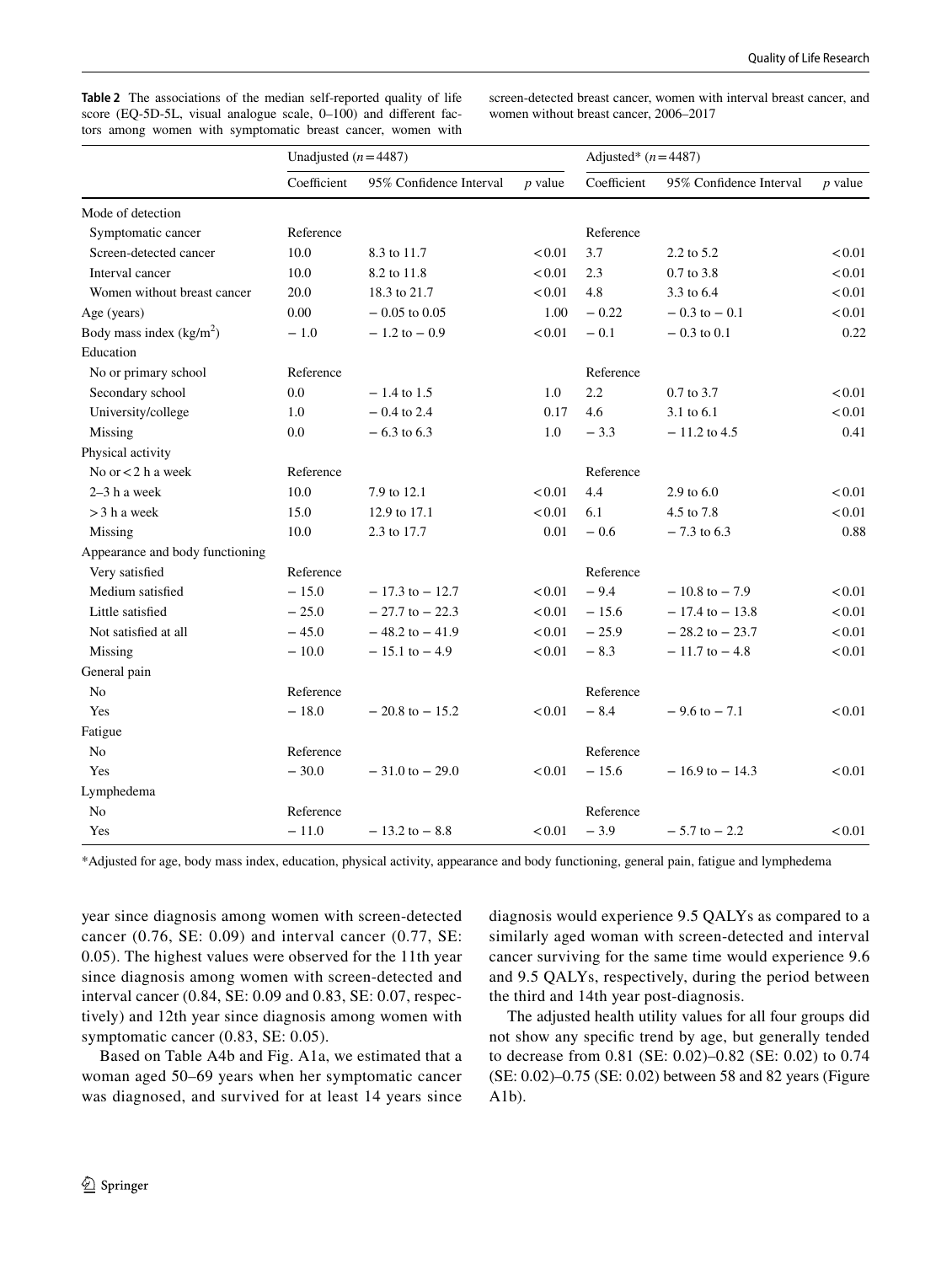

<span id="page-8-0"></span>**Fig. 2** Health utility values from EQ-5D-5L for women with symptomatic, screen-detected and interval cancer over the time period from the third to the 14th year since diagnosis. Whiskers are standard errors

## **Discussion**

Women with screen-detected cancer, interval cancer and those without breast cancer had a 3.7, 2.3, and 4.8 higher median quality of life score, respectively, compared to women with symptomatic cancer. Based on the data from our study, women with symptomatic, screen-detected and interval cancer would experience 9.5, 9.6 and 9.5 QALYs, respectively, between the third and the 14th year since diagnosis.

As far as we are aware, no studies have compared and published breast cancer survivors' quality of life by detection mode. The studies comparing quality of life of breast cancer survivors of screening age and women without breast cancer showed inconsistent results [[24–](#page-11-11)[26\]](#page-11-12). QALYs for women with breast cancer associated with screening have never been compared based on data reported by the women, but rather from opinions of health care professionals or epidemiologists [\[27](#page-11-13), [28](#page-11-14)]. An ideal study design would include a prospective study comparing quality of life and QALYs among women in the four groups over decades.

Breast cancer survivors who attended screening (screendetected and interval cancer) had higher scores of quality of life compared to women with symptomatic cancer. This might imply that women attending screening are healthier and/or have a higher health consciousness and possibly more informed about benefts and harms of mammographic screening. However, women with symptomatic cancer consulted their general practitioner due to symptoms and might therefore also be better prepared for a cancer diagnosis as women with screen-detected cancer. Our fnding of better quality of life among women with screen-detected compared to symptomatic cancer might indicate that women with screen-detected cancer were treated less aggressively compared to women with symptomatic cancer. Furthermore, women with symptomatic cancer who were included in our study had more favorable histopathologic tumor characteristics compared to those who were not included, which might have led to an overestimation of quality of life, and underestimation of the diference between women with symptomatic and screen-detected cancer. For women with screendetected cancer, no diferences in tumor characteristics were observed for those who were included and not included in the study. Women with interval cancer showed higher quality of life scores compared to women with symptomatic cancer. This fnding might suggest that women with interval cancer are more aware of the frst symptoms of the disease due to information attained at screening. When compared to women without breast cancer, the quality of life scores for breast cancer survivors were lower, indicating the impact of the disease on the quality of life perception. It should be noted that our hypotheses, regarding higher quality of life of women without breast cancer compared to women with breast cancer and lower quality of life of women with symptomatic cancer compared to women with screen-detected and interval cancer, were confrmed.

The results on quality of life scores difered from the results on mean health utility values in the adjusted analyses, where the value was higher solely for women with screendetected versus symptomatic cancer. Furthermore, trends over time showed consistently lower values for women with symptomatic cancer and women without breast cancer compared to screen-detected and interval cancer. This might indicate that women attending screening and diagnosed with breast cancer better manage the activities of daily living compared to women with symptomatic cancer and women without breast cancer. Possible reasons for this are not investigated in this study. We assume that the diferences in VAS health status and QALYs across the groups are clinically meaningful as VAS indicates the participants' perception of their general health condition while QALYs represent how the participants overcome daily living and are able to function. QALYs might thus be more clinically meaningful with regard to functioning compared to VAS. As far as we are aware, results of VAS and QALYs stratifed by detection mode has not been presented elsewhere.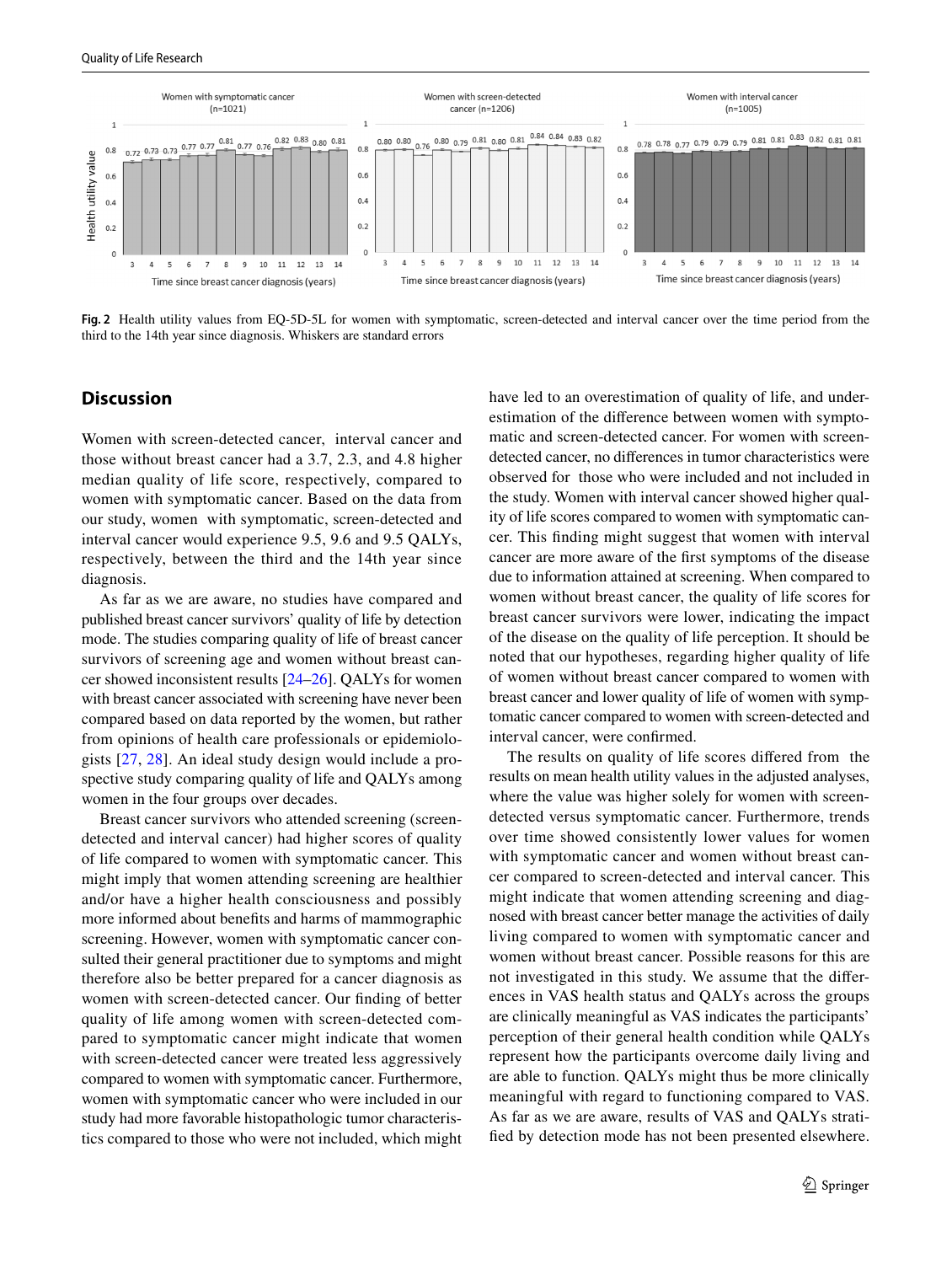The results of the study are thus important in the effort of balancing the benefts and harms of mammographic screening and the policy discussions about the cost-efectiveness of organized screening. We considered the results to be in favor of organized mammographic screening.

The proportion of women with university/college education was higher for women with symptomatic cancer compared to screen-detected cancer implying that women with higher education less frequently attend screening in Norway, which was also shown in a previous study using data from BreastScreen Norway [\[29\]](#page-11-15). Breast conserving surgery was more common, while chemotherapy and hormonal therapy were less common for women with screendetected cancer compared to women with symptomatic and interval cancer in our study. This suggests that women with screen-detected cancer had an advantage in received treatment which might positively infuenced their quality of life, compared to women with symptomatic and interval cancer. However, factors associated with changes in median quality of life included higher versus lower education and physical activity levels, non-satisfaction with appearance and body functioning, relapse, aging, general pain, fatigue and lymphedema. Breast cancer treatment was not associated with changes in quality of life or health utility values in our study. This might indicate that age, relapse and side-efects are more important determinants of quality of life in the long run than the treatment per se. Studies, not stratifying by detection mode, have shown that all these factors could afect quality of life among survivors [[30](#page-11-16)[–32](#page-11-17)].

#### **Study limitations**

We did not use a breast cancer specifc questionnaire, as the study did not intend to investigate disease specifc domains of quality of life since we also included women without breast cancer. Possible confounding factors, such as race, ethnicity, histologic grade, receptor status, breast cancer subtypes and socio-economic status were not included as the data from the responding women and those available from the Cancer Registry of Norway was not complete and would have signifcantly reduced the sample size for the study if they had been included. These factors should be considered in future research. The response rates of women with interval cancer and women without breast cancer were lower than anticipated and were possibly afected by the restrictions associated with COVID-19 pandemic, which started March 13, 2020 in Norway. The response rate for women with screen-detected cancer was higher than for other groups. The reasons for this might be related to their confdence in mammographic screening and generally better compliance with the requests from the health care provider and the interest in assessing and reporting the results of the service and health condition in connection with the service.

The Cancer Registry of Norway receives information from the Population Registry regarding status, which includes date of death, immigration and emigration, every month. Some questionnaires were sent to women who had recently died and were not registered as dead in the Population Registry. Therefore, we used reported information from the next-of-kin of the women if they were dead within the time slot from extracting the study population to the time of receiving the questionnaire in the postbox. Further, an overestimation of quality of life might have occurred due to the age diference between the women who were included and not included in the study. However, as the women in all the groups were younger, the small diferences did not infuence the results. Women unable to read and write in Norwegian might have chosen not to participate, resulting in underestimation or overestimation of the effect, depending on numbers. A total of 217 women with screen-detected cancer were not included due to missing information about quality of life. The analyses of the baseline characteristics of women included versus not included due to missing information showed no signifcant diferences (Table A5). Despite the relatively small diferences in median quality of life between the groups, they might be clinically relevant, as they refected the consistently higher mean health utility values for women with screen-detected or interval cancer compared to women with symptomatic cancer over time. Using a dummy variable for the missing values of the categorical variables might be associated with the biased impact estimates and potentially lead to misspecifcation of the functional form of the analysis model [[33\]](#page-11-18). However, as the study was based on complete data of the existing factors, inclusion of all covariates in a correctly specifed impact model could help increase the precision of the impact estimates. The cross-walk algorithm used to obtain health utility values might be related to restrictions on the range of scale possible for 5L values when mapping to a 3L value set, which would result in lower values for a fve-level system compared to a three-level system [[21](#page-11-8), [22](#page-11-9)]. Another limitation of the cross-walk was associated with the data from a diferent country, which would result in both higher and lower values depending on health perceptions [[22\]](#page-11-9). We did not include information on survival when calculating QALYs, as all women in our study population were alive at data collection, and the average life expectancy for Norwegian women, as of December 2017, is 84.3 years [[34](#page-11-19)]. The latter was also the reason for non-adjusting for lead-time for women with screen-detected cancer [[3\]](#page-10-2).

Information bias was inevitable as the outcome was subjective and the assessment of the quality of life might have mostly been based on the presence or absence of breast cancer diagnosis. However, as the time since diagnosis was three to 14 years, the assessment of overall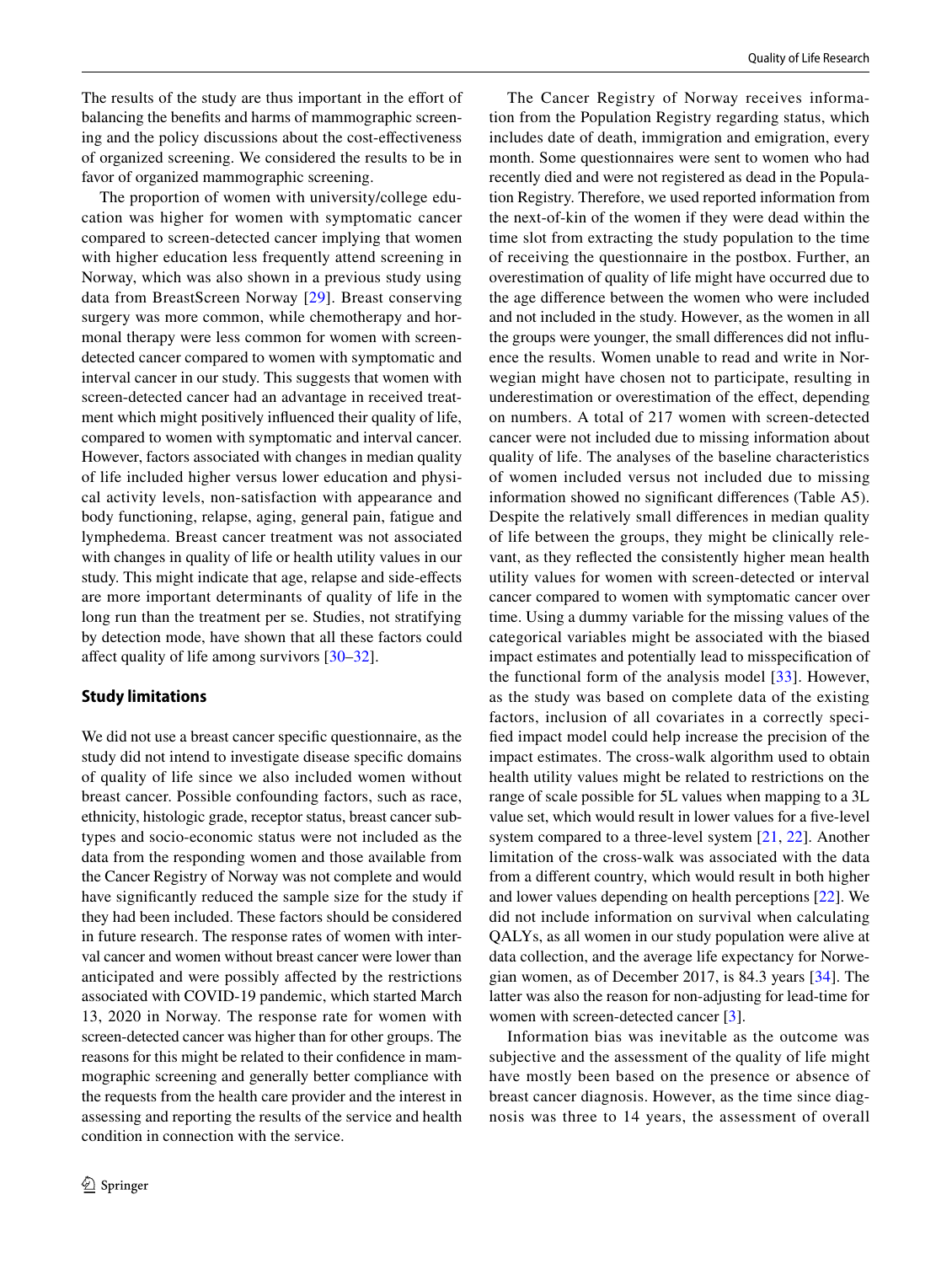health and quality of life was also relevant for the participating women.

The ideal study design would have been a prospective study following up the women during a long term. We were not able to follow the women during 10 years to provide the information on their quality of life over time in this study, due to limited funding.

In conclusion, our study found that women with breast cancers detected by screening might have better quality of life compared to women with breast cancers detected due to symptoms.

**Supplementary Information** The online version contains supplementary material available at<https://doi.org/10.1007/s11136-021-03017-7>.

**Acknowledgements** The study was supported by a grant (N 2019/ FO244363) from Stiftelsen Dam to NM via the Norwegian Women's Public Health Association. We thank the mammography section at the Cancer Registry of Norway for administrative support and data management.

**Author contributions** Guarantors of integrity of entire study: All authors. Conceptualization: All authors. Methodology:All authors. Validation: All authors. Formal analysis: NM. Investigation: NM, SH. Data Curation: NM, SH. Writing—Original Draft: NM. Writing— Review and Editing: All authors. Supervision: SH. Project administration: NM, SH.

**Funding** The study was supported by a grant (N 2019/FO244363) from Stiftelsen Dam to NM via the Norwegian Women's Public Health Association. Open access funding provided by University of Oslo (incl Oslo University Hospital).

**Data availability** Data can be made available provided that the processing is in accordance with the principles set out in Article 5 of the General Data Protection Regulation (GDPR) and has legal basis in Articles 6 (1) (e) and 9 (2) (j) of the GDPR. In addition, the processing must have supplementary basis in Union or Member State law and ethical approval from the Regional Committees for Medical and Health Research Ethics. The data can only be made available to a third country or an international organisation, subject to the other provisions of GDPR, the conditions laid down in Chapter V is complied with.

**Code availability** Not applicable.

#### **Declarations**

**Conflict of interest** SH is the head of BreastScreen Norway. All authors declare no competing interests.

**Consent to participate** The consent to participate was obtained from all participants included in the study. The questionnaire was sent to participants by post and included a page with an informed consent regarding privacy and participation in the study. Women, who did not sign the consent to participate, were not included in the study.

**Consent for publication** Not applicable.

**Disclaimer** SH is the head of BreastScreen Norway. All other authors declare no competing interests.

**Ethical approval** The study was approved by the Regional Committees for Medical and Health Research Ethics (N28484).

**Open Access** This article is licensed under a Creative Commons Attribution 4.0 International License, which permits use, sharing, adaptation, distribution and reproduction in any medium or format, as long as you give appropriate credit to the original author(s) and the source, provide a link to the Creative Commons licence, and indicate if changes were made. The images or other third party material in this article are included in the article's Creative Commons licence, unless indicated otherwise in a credit line to the material. If material is not included in the article's Creative Commons licence and your intended use is not permitted by statutory regulation or exceeds the permitted use, you will need to obtain permission directly from the copyright holder. To view a copy of this licence, visit<http://creativecommons.org/licenses/by/4.0/>.

# **References**

- <span id="page-10-0"></span>1. DeSantis, C. E., Bray, F., Ferlay, J., Lortet-Tieulent, J., Anderson, B. O., & Jemal, A. (2015). International variation in female breast cancer incidence and mortality rates. *Cancer Epidemiology, Biomarkers & Prevention: A Publication of the American Association for Cancer Research, Cosponsored by the American Society of Preventive Oncology, 24*(10), 1495–1506.
- <span id="page-10-1"></span>2. Cancer Registry of Norway. (2020). *Cancer in Norway 2019— Cancer incidence, mortality, survival and prevalence in Norway*. Cancer Registry of Norway.
- <span id="page-10-2"></span>3. Sebuødegård, S., Botteri, E., & Hofvind, S. (2019). Breast cancer mortality after implementation of organized population-based breast cancer screening in Norway. *Journal of the National Cancer Institute, 112*, 839–846.
- <span id="page-10-3"></span>4. Dibden, A., Ofman, J., Dufy, S. W., & Gabe, R. (2020). Worldwide review and meta-analysis of cohort studies measuring the efect of mammography screening programmes on incidencebased breast cancer mortality. *Cancers (Basel), 12*(4), 976.
- <span id="page-10-4"></span>5. Schmidt, M. E., Wiskemann, J., & Steindorf, K. (2018). Quality of life, problems, and needs of disease-free breast cancer survivors 5 years after diagnosis. *Quality of Life Research: An International Journal of Quality of Life Aspects of Treatment, Care and Rehabilitation, 27*(8), 2077–2086.
- <span id="page-10-5"></span>6. World Health Organization. (2018). Health statistics and information systems. *WHOQOL: Measuring quality of life.* World Health Organization.
- <span id="page-10-6"></span>7. Health-Related Quality of Life (HRQOL). 2016. [updated May 27, 2016]. Retrieved March 14, 2018 from: [https://www.cdc.gov/](https://www.cdc.gov/hrqol/) [hrqol/](https://www.cdc.gov/hrqol/)
- <span id="page-10-7"></span>8. Agrawal, S. (2014). Late effects of cancer treatment in breast cancer survivors. *South Asian Journal of Cancer, 3*(2), 112–115.
- <span id="page-10-8"></span>9. Ye, M., Du, K., Zhou, J., Zhou, Q., Shou, M., Hu, B., et al. (2018). A meta-analysis of the efficacy of cognitive behavior therapy on quality of life and psychological health of breast cancer survivors and patients. *Psycho-Oncology, 27*, 1695.
- <span id="page-10-9"></span>10. Sassi, F. (2006). Calculating QALYs, comparing QALY and DALY calculations. *Health Policy and Planning., 21*(5), 402–408.
- <span id="page-10-10"></span>11. Research-based evaluation of the Norwegian Breast Cancer Screening Program. Final report. 2015.
- <span id="page-10-11"></span>12. Chuwa, E. W., Yeo, A. W., Koong, H. N., Wong, C. Y., Yong, W. S., Tan, P. H., et al. (2009). Early detection of breast cancer through population-based mammographic screening in Asian women: A comparison study between screen-detected and symptomatic breast cancers. *The Breast Journal, 15*(2), 133–139.